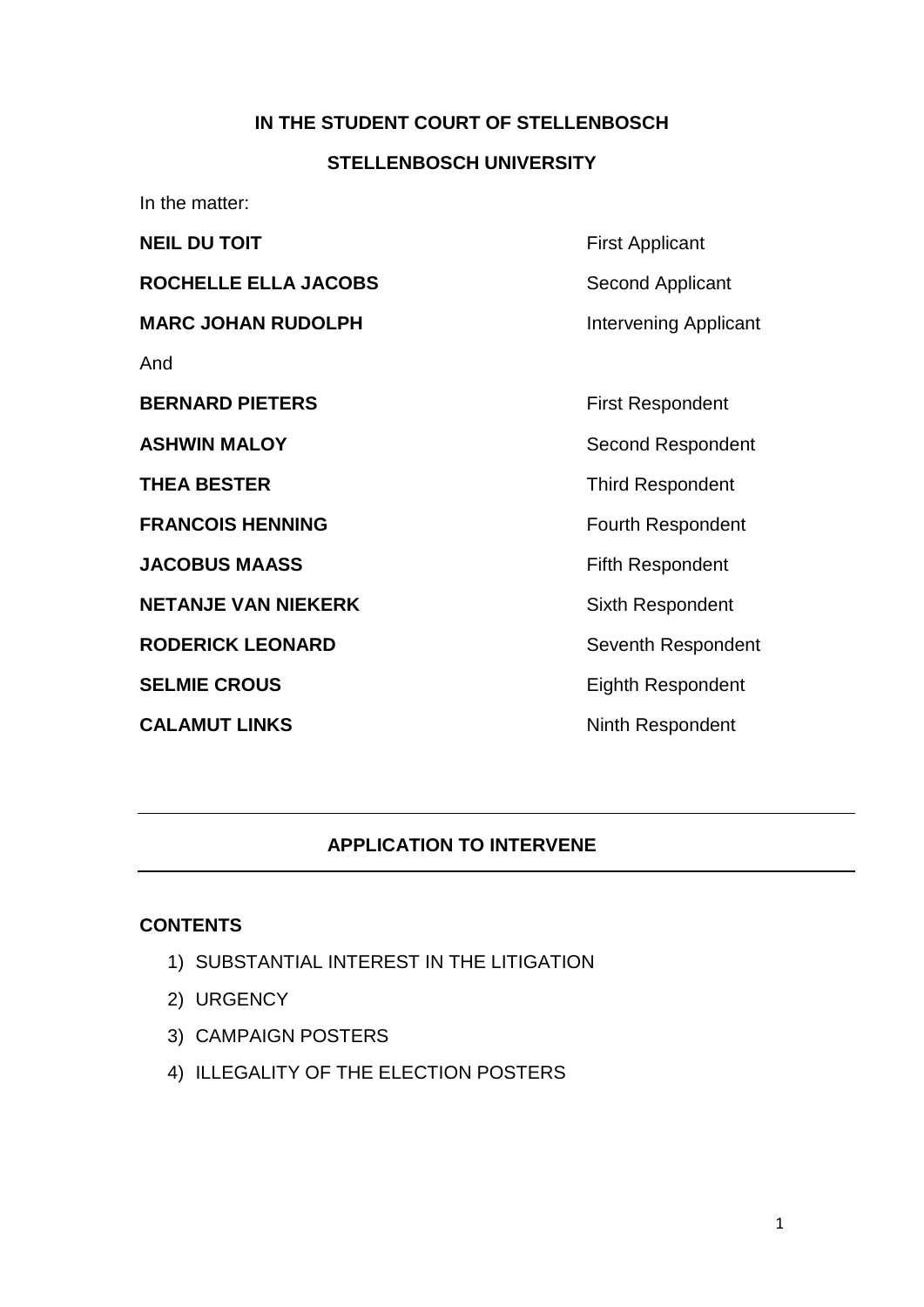## **1 SUBSTANTIAL AND COMPELLING INTEREST IN THE LITIGATION**

[1] The Intervening Applicant is a student at Stellenbosch University and therefore has an equal interest in the outcome of this dispute as any other student. It is respectfully submitted that this constitutes sufficient interest in the matter to be entitled to be joined as an Applicant.

## **2 Application to Include Additional Submissions**

[2] The Intervening Applicant has been a member of the SRC for the current term. In addition he has become privy to evidence which is relevant in regards to the matters before the court which was not reasonably available prior to the start of the work day this morning (1 August 2016). The Intervening Applicant therefore respectfully requests that he be allowed to make additional submissions to the Honourable Court.

# **COSTS RELATING TO THE ELECTION**

# **3 EVIDENCE RELATING TO THE COSTS OF THE CAMPAIGNING ACTIVITIES**

[3] The Intervening Applicant firstly draws attention to the fact that in adjudicating over electoral matters the Student Court, the Student Constitution of Stellenbosch University ("SC") suggests that the Court adopt an inquisitorial role (Schedule 1 section 26(3)(c)). Due to the absence of discovery proceudres the Applicant is unable to construct the exact budget of Respondent 1-8. However, we will place credible evidence before the Honourable Court to establish on a balance of probabilities that the costs of the campaigning Activities exceed the allotted amount of R650. None the less we respectfully invite the court to inquire further of the Respondents should it deem it appropriate.

[4] We respectfully submit that the following costs were involved in the campaigning this morning:

a) The purchasing of 'fizzer' sweets which were handed out.

b) The purchasing of matching green eyewear by Afriforum.

c) The hiring of vehicles for transportation on campus/to other campuses.

d) The printing of a news publication which encouraged voting for Afriforum.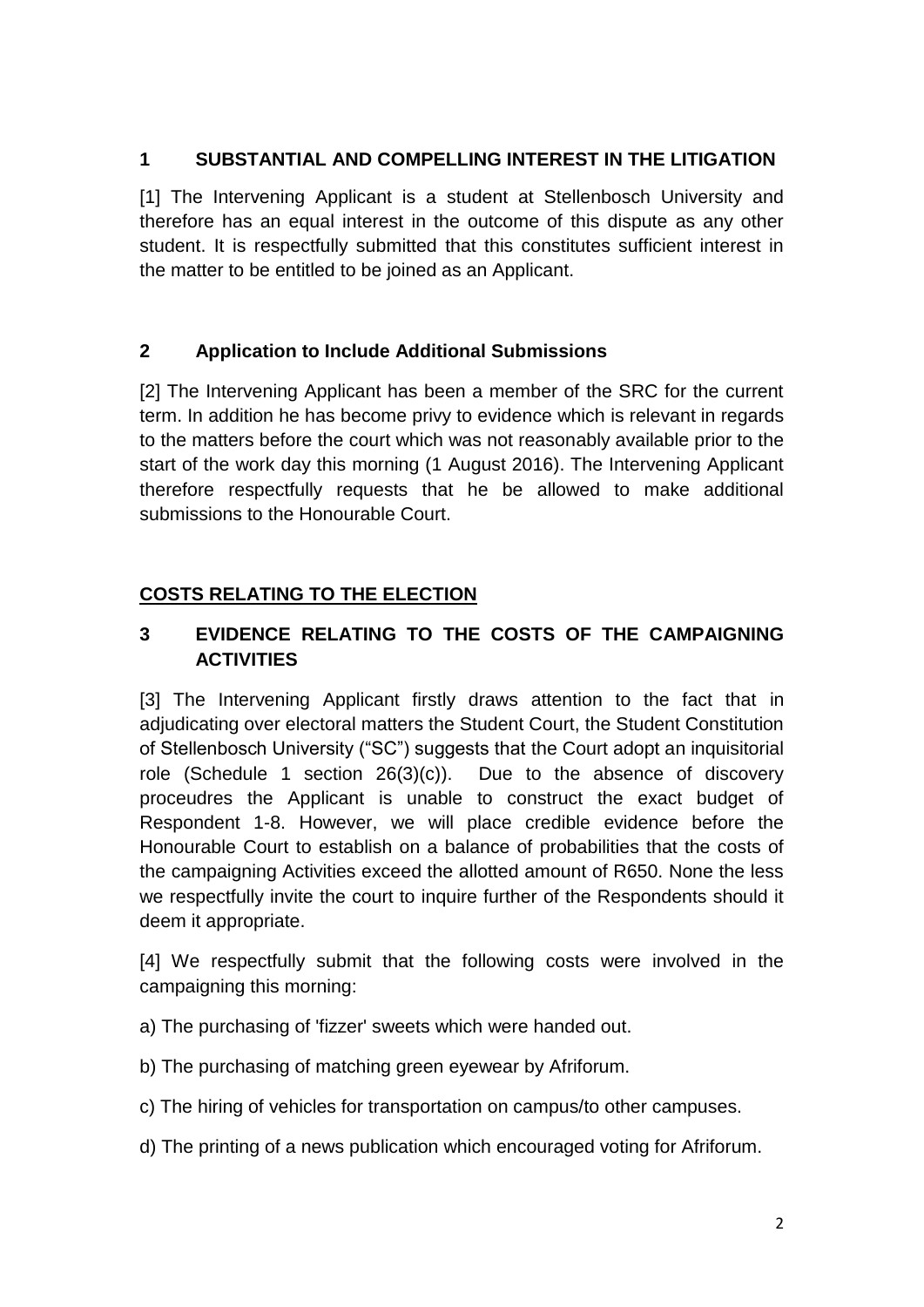e) Overalls and hats which are green.

[5] In regard to all of the above it is submitted that where the expenses relate to AfriForum the organisation and not to a particular candidate, the costs ought still be regarded as part of the election budget. To hold otherwise would be to set a precedent that candidates running under a political organisation may clearly campain on campus to an ulimited extent provided only that the campaigning is towards voting for the organisation and not a particular candiate. The advantage to the candidate is clear both subjectively in terms of the intent of AfriForum derived from the surrounding circumstance, and in terms of what the reasonable viewer would objectively interpret in the campaigning.

[5] In addition we point to the affidavit (Annexure A) of Kara Meiring which indicates that Afriforum and not Afriforum Jeug was campaigning this morning. This is not allowed in terms of the rules of the Societies Council.

# **4 ILLEGALITY OF THE ELECTION POSTERS**

[6] The intervening applicant has approached mr. Piet Smit (Annexure B) who confirms that no permission was applied for nor given regarding the campaign posters attached to municipal property on, inter alia, Merriman Road and Bosman Street.

[7] In the preamble of the SC it is emphasised that it is bound by the Constitution of the Republic of South Africa, 1996 ("the Constitution"). The Constitution empowers national legislation which these elections are subject to in terms of the SC, and is expressly stated in section 22(1) of Schedule 1 of the SC. It will be argued that there is a clear contravention of and disregard for legislation by not following the municipal procedures.

[8] The amounts due to the municipality still remain outstanding and the scale of calculation provides the framework in terms of the calculation and procedure that has been neglected.

[9] The aforementioned scale can be requested from the Property Management department in the municipality on request by the court.

[10] These outstanding amounts and expenditures as referred to in paragraph 3 and 4 serve to further clarify the expenditure exceeding the budgetary constraints placed on the individual candidates which serve to ensure a fair and equitable electoral process.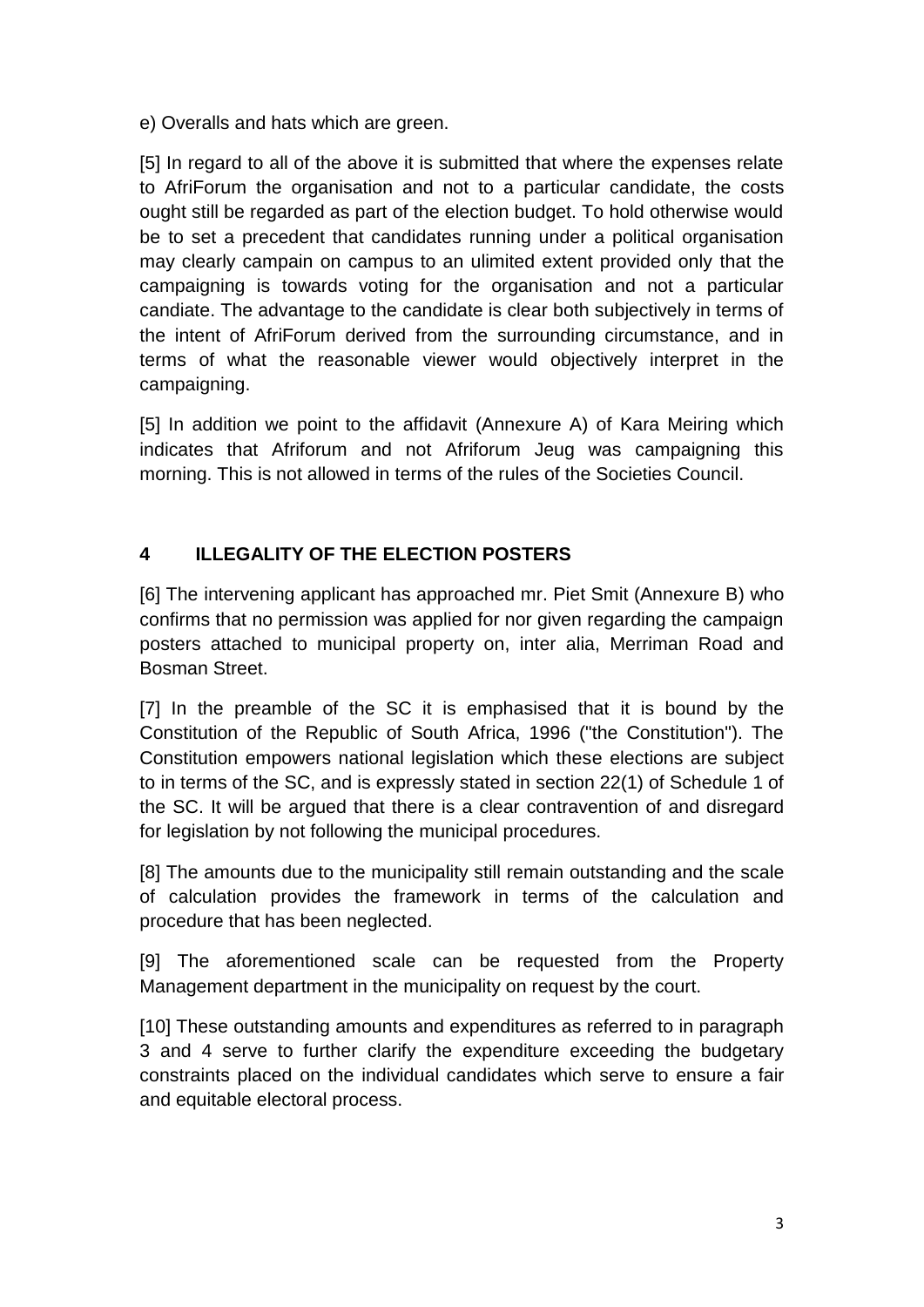**Annexure A**